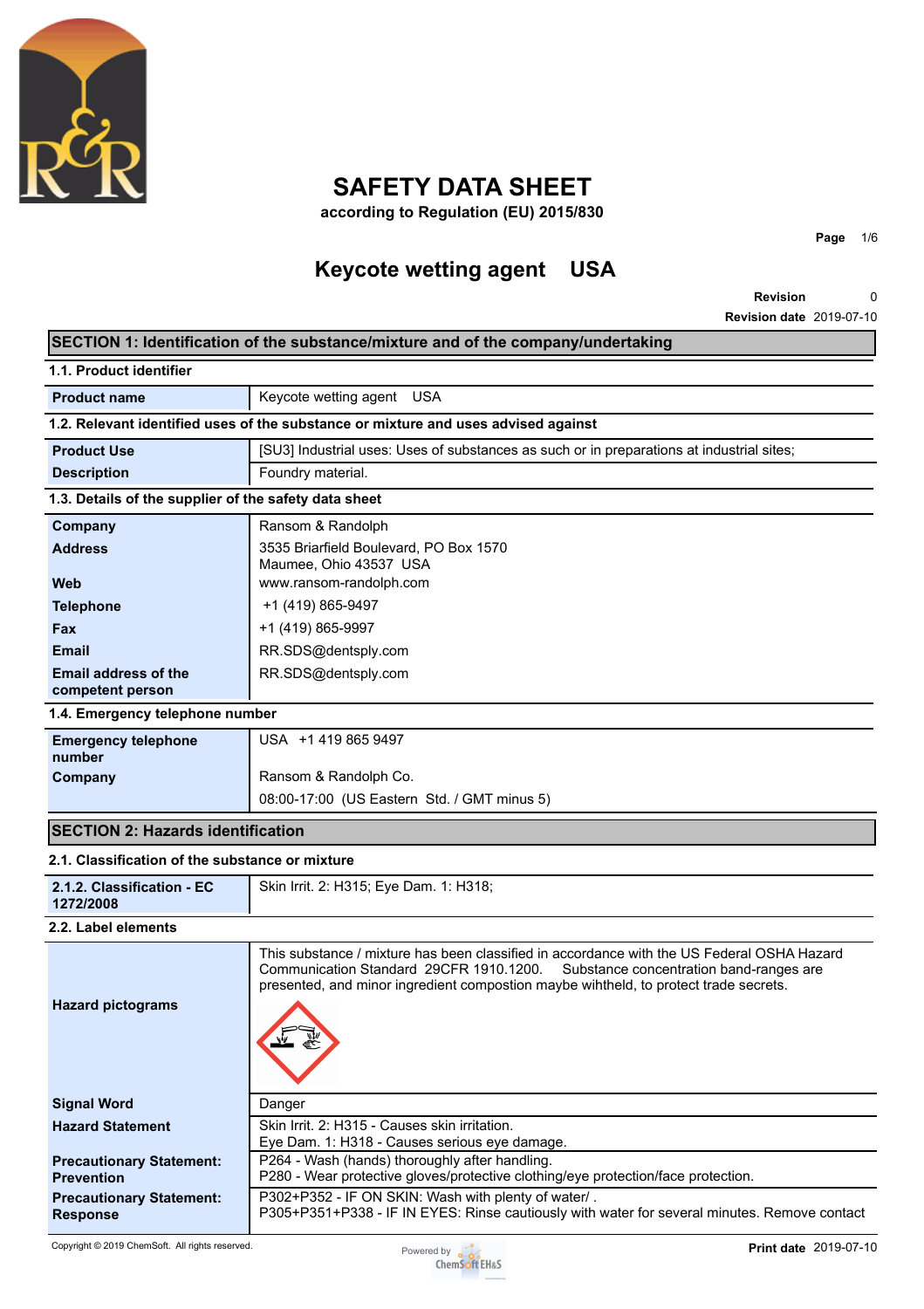## **Keycote wetting agent USA**

| 2.2. Label elements                                |                                                                                                                                                                                                                                    |
|----------------------------------------------------|------------------------------------------------------------------------------------------------------------------------------------------------------------------------------------------------------------------------------------|
|                                                    | lenses, if present and easy to do. Continue rinsing.<br>P310 - Immediately call a POISON CENTER/doctor/.<br>P321 - Specific treatment (see on this label).<br>P332+P313 - If skin irritation occurs: Get medical advice/attention. |
| <b>Precautionary Statement:</b><br><b>Disposal</b> | P501 - Dispose of contents/container to local and national regulations                                                                                                                                                             |
| <b>Further information</b>                         |                                                                                                                                                                                                                                    |
|                                                    | Not applicable. PBT and vPvB assessment.                                                                                                                                                                                           |

#### **SECTION 3: Composition/information on ingredients**

#### **3.2. Mixtures**

#### **EC 1272/2008**

| <b>Chemical Name</b>                                       | Index No. | CAS No.   | EC No.    | <b>REACH Registration</b><br><b>Number</b> | Conc.<br>$(\%w/w)$ | <b>Classification</b>                              |
|------------------------------------------------------------|-----------|-----------|-----------|--------------------------------------------|--------------------|----------------------------------------------------|
| Docusate sodium                                            |           | 577-11-7  | 209-406-4 |                                            |                    | 30 - 40% Skin Irrit. 2: H315; Eye Dam.<br>1: H318: |
| Ethoxylated, $2,4,7,9$ – tetramethyl 5<br>decyn-4,7 - diol |           | 9014-85-1 |           |                                            |                    | 30 - 40% Eye Dam. 1: H318;                         |

#### **SECTION 4: First aid measures**

#### **4.1. Description of first aid measures**

| <b>Inhalation</b>                       | Move the exposed person to fresh air. Seek medical attention if irritation or symptoms persist.                                                   |
|-----------------------------------------|---------------------------------------------------------------------------------------------------------------------------------------------------|
| Eye contact                             | Rinse immediately with plenty of water for 15 minutes holding the eyelids open. Immediate medical<br>attention is required.                       |
| <b>Skin contact</b>                     | Remove all contaminated clothes and footwear immediately unless stuck to skin. Rinse<br>immediately with plenty of water.                         |
| Ingestion                               | Drink 1 to 2 glasses of water. If swallowed, rinse mouth with water (only if the person is conscious).<br>Get immediate medical advice/attention. |
|                                         | 4.2. Most important symptoms and effects, both acute and delayed                                                                                  |
| <b>Inhalation</b>                       | Irritating to respiratory system.                                                                                                                 |
| Eye contact                             | Causes serious eye damage.                                                                                                                        |
| <b>Skin contact</b>                     | May cause sensitisation by skin contact.                                                                                                          |
| Ingestion                               | May cause irritation to mucous membranes. Harmful if swallowed.                                                                                   |
|                                         | 4.3. Indication of any immediate medical attention and special treatment needed                                                                   |
| <b>Inhalation</b>                       | Seek medical attention if irritation or symptoms persist.                                                                                         |
| Eye contact                             | Get immediate medical advice/attention.                                                                                                           |
| <b>Skin contact</b>                     | Seek medical attention if irritation or symptoms persist.                                                                                         |
| Ingestion                               | Immediately call a POISON CENTER/doctor/.                                                                                                         |
| <b>SECTION 5: Firefighting measures</b> |                                                                                                                                                   |
| 5.1. Extinguishing media                |                                                                                                                                                   |
|                                         | Use extinguishing media appropriate to the surrounding fire conditions.                                                                           |
|                                         |                                                                                                                                                   |

#### **5.2. Special hazards arising from the substance or mixture**

Burning produces irritating, toxic and obnoxious fumes.

#### **5.3. Advice for firefighters**

Self-contained breathing apparatus. Wear suitable protective clothing.

#### **SECTION 6: Accidental release measures**

#### **6.1. Personal precautions, protective equipment and emergency procedures**

Wear suitable protective equipment.

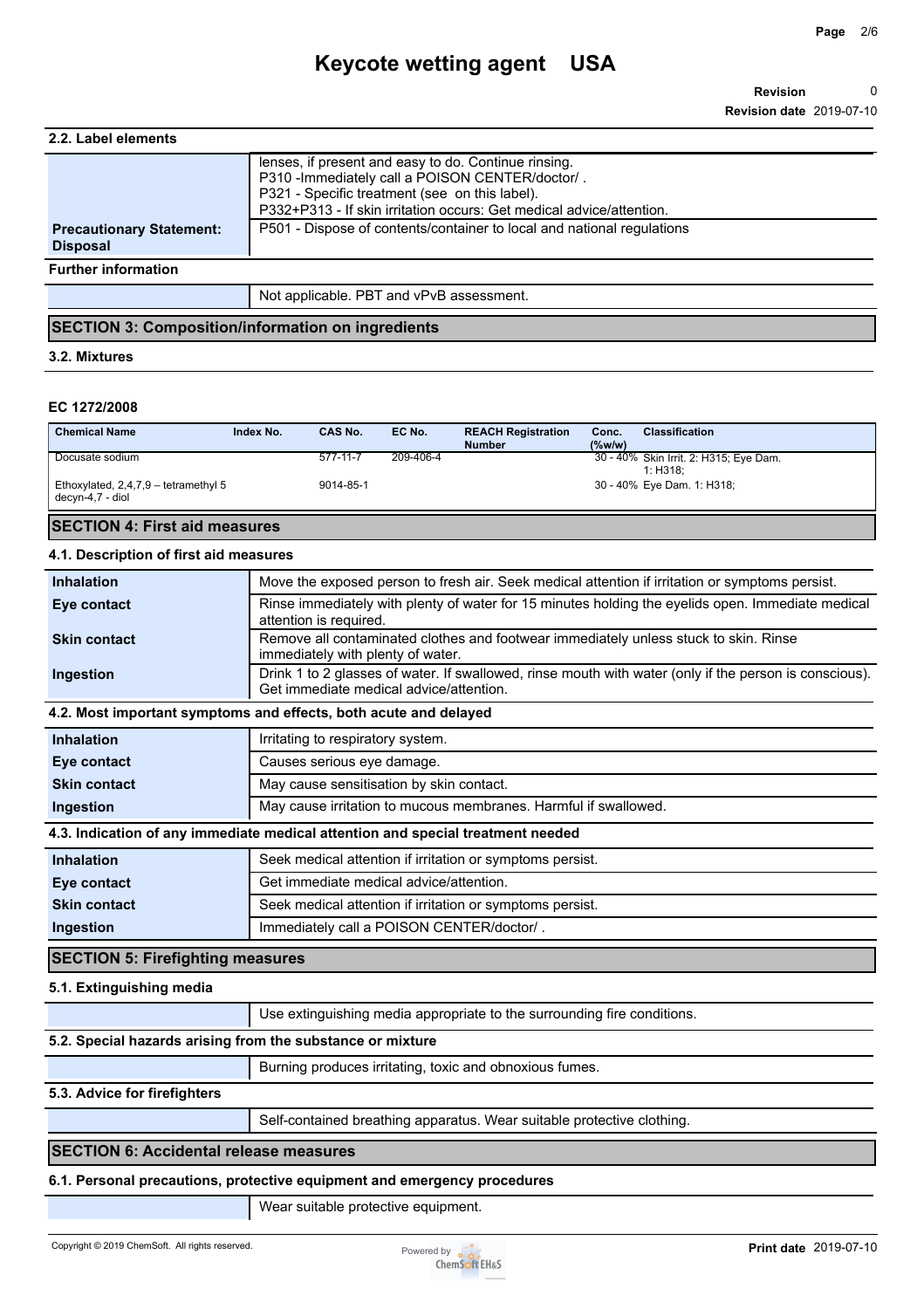# **Keycote wetting agent USA**

| 6.2. Environmental precautions                          |                                                                                                                              |
|---------------------------------------------------------|------------------------------------------------------------------------------------------------------------------------------|
|                                                         | Do not allow product to enter drains.                                                                                        |
|                                                         | 6.3. Methods and material for containment and cleaning up                                                                    |
|                                                         | Absorb with inert, absorbent material. Transfer to suitable, labelled container.                                             |
| 6.4. Reference to other sections                        |                                                                                                                              |
|                                                         | See section [2, 8 & 13] for further information.                                                                             |
| <b>SECTION 7: Handling and storage</b>                  |                                                                                                                              |
| 7.1. Precautions for safe handling                      |                                                                                                                              |
|                                                         | Avoid contact with eyes and skin. Ensure adequate ventilation of the working area. Wash hands<br>after handling the product. |
|                                                         | 7.2. Conditions for safe storage, including any incompatibilities                                                            |
|                                                         | Do NOT allow to freeze. Keep in a cool, dry, well ventilated area. Keep containers tightly closed.                           |
| 7.3. Specific end use(s)                                |                                                                                                                              |
|                                                         | Foundry material.                                                                                                            |
| <b>SECTION 8: Exposure controls/personal protection</b> |                                                                                                                              |
|                                                         |                                                                                                                              |
| 8.1. Control parameters                                 |                                                                                                                              |
|                                                         | Ensure adequate ventilation of the working area.                                                                             |
| 8.2. Exposure controls                                  |                                                                                                                              |
|                                                         |                                                                                                                              |
| 8.2.1. Appropriate<br>engineering controls              | Ensure adequate ventilation of the working area.                                                                             |
| 8.2.2. Individual protection<br>measures                | Apron (Plastic or rubber).                                                                                                   |
| Eye / face protection                                   | Approved safety goggles.                                                                                                     |
| Skin protection -<br>Handprotection                     | Wear suitable gloves.                                                                                                        |

**9.1. Information on basic physical and chemical properties**

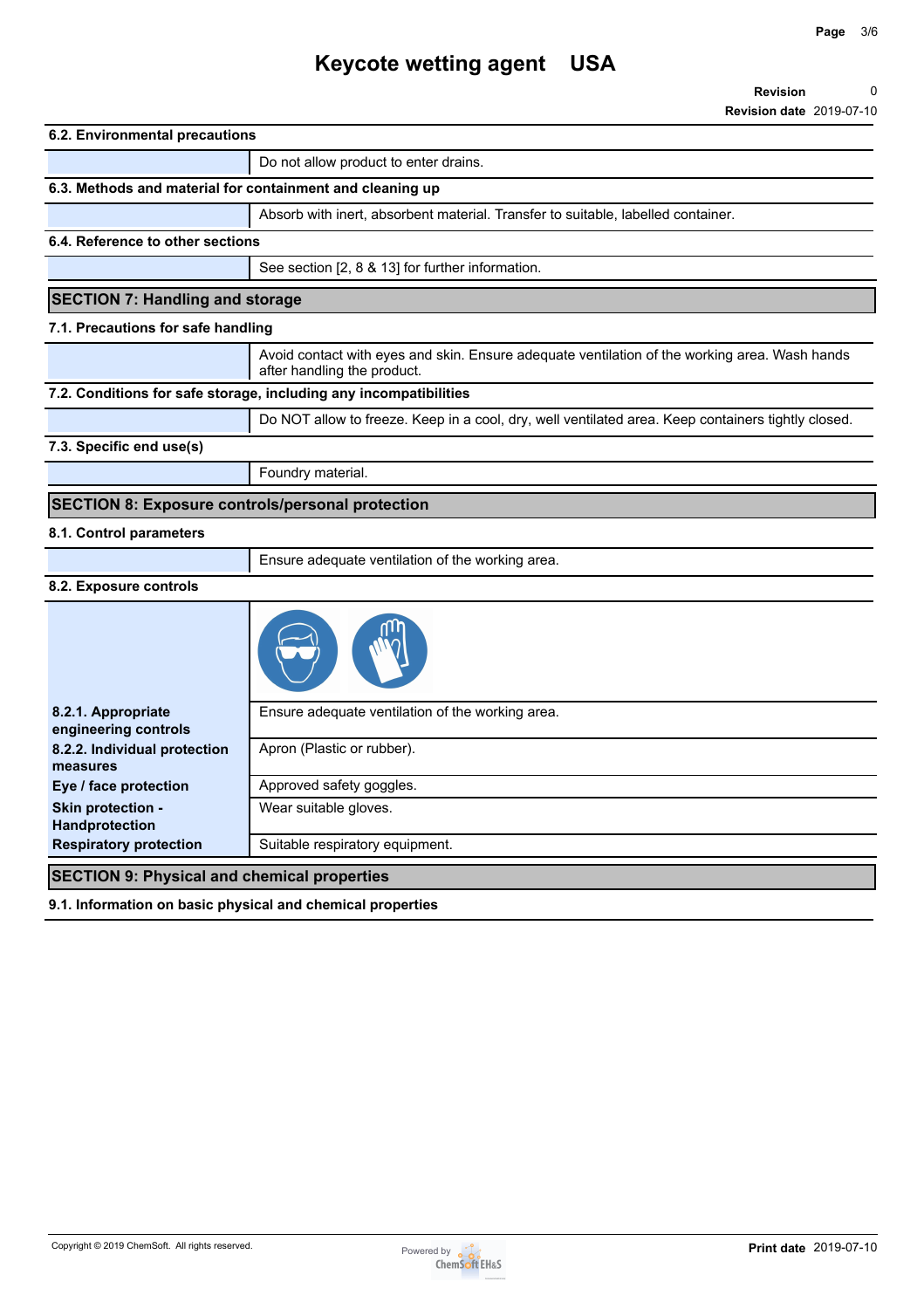#### **9.1. Information on basic physical and chemical properties**

| Appearance Liquid                              |                                       |
|------------------------------------------------|---------------------------------------|
| <b>Colour</b> Yellow                           |                                       |
|                                                | Melting point Not applicable.         |
|                                                | Freezing Point No data available      |
| Initial boiling point 89 °C                    |                                       |
|                                                | Flash point Not applicable.           |
|                                                | Evaporation rate   No data available  |
| Flammability (solid, gas) Not applicable.      |                                       |
| Vapour pressure 9.55                           |                                       |
|                                                | Vapour density   No data available    |
| Relative density 1.05                          |                                       |
|                                                | <b>Fat Solubility</b> Not applicable. |
| <b>Partition coefficient</b> No data available |                                       |
| Autoignition temperature Not applicable.       |                                       |
|                                                | Viscosity   No data available         |
| Explosive properties  >                        |                                       |
| Oxidising properties No data available         |                                       |
| Solubility                                     | Soluble in water                      |

### **9.2. Other information**

| Surface tension No data available<br>Gas group No data available |
|------------------------------------------------------------------|
|                                                                  |
|                                                                  |
| Benzene Content Not applicable.                                  |
| Lead content Not applicable.                                     |
| VOC (Volatile organic Not applicable.                            |
| compounds)                                                       |

#### **SECTION 10: Stability and reactivity**

**10.1. Reactivity**

|                                              | Not applicable.                                 |  |
|----------------------------------------------|-------------------------------------------------|--|
| 10.2. Chemical stability                     |                                                 |  |
|                                              | Stable under normal conditions.                 |  |
| 10.3. Possibility of hazardous reactions     |                                                 |  |
|                                              | No data is available on this product.           |  |
| 10.4. Conditions to avoid                    |                                                 |  |
|                                              | Sodium oxides. calcium oxide. Oxidizing agents. |  |
| 10.6. Hazardous decomposition products       |                                                 |  |
|                                              | Carbon dioxide (CO2). Hydrocarbons.             |  |
| <b>SECTION 11: Toxicological information</b> |                                                 |  |
| 11.1. Information on toxicological effects   |                                                 |  |
| <b>Acute toxicity</b>                        | No data is available on this product.           |  |
| <b>Skin corrosion/irritation</b>             | Irritating to skin.                             |  |
| Serious eye damage/irritation                | Causes serious eye damage.                      |  |
| <b>Respiratory or skin</b><br>sensitisation  | May cause sensitisation by skin contact.        |  |

Germ cell mutagenicity **Based on available data, the classification criteria are not met. Carcinogenicity** Based on available data, the classification criteria are not met.

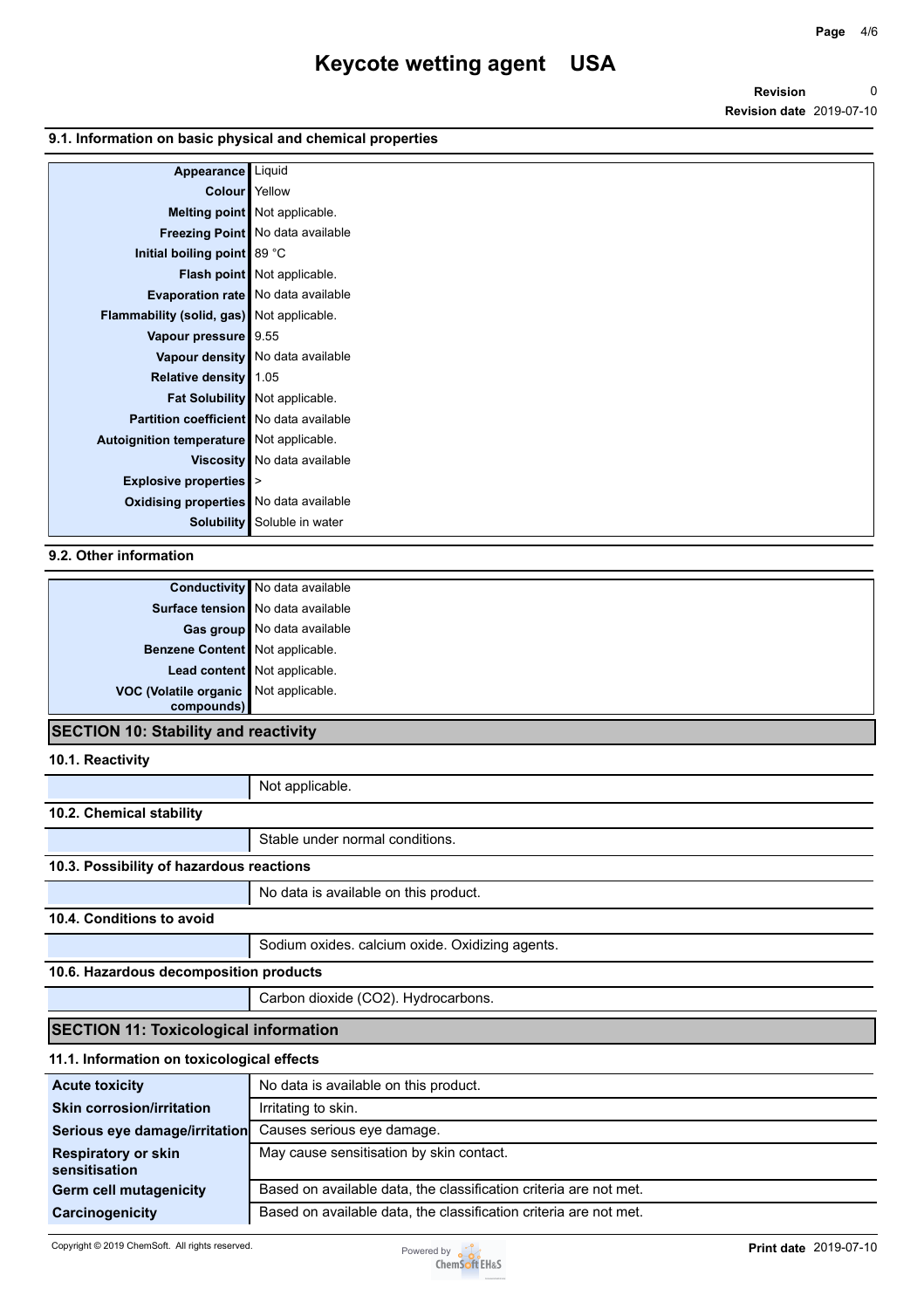**Page** 5/6

| 11.1. Information on toxicological effects |                                                                                                                     |
|--------------------------------------------|---------------------------------------------------------------------------------------------------------------------|
| <b>Reproductive toxicity</b>               | Based on available data, the classification criteria are not met.                                                   |
| <b>STOT-single exposure</b>                | Based on available data, the classification criteria are not met.                                                   |
| <b>STOT-repeated exposure</b>              | Based on available data, the classification criteria are not met.                                                   |
| <b>Aspiration hazard</b>                   | Based on available data, the classification criteria are not met.                                                   |
| <b>Repeated or prolonged</b><br>exposure   | Irritating to respiratory system and skin. Causes serious eye damage.                                               |
| 11.1.4. Toxicological Information          |                                                                                                                     |
| <b>Keycote wetting agent</b> USA           | Oral Rat LD50: > 2000 mg/kg                                                                                         |
| <b>SECTION 12: Ecological information</b>  |                                                                                                                     |
| 12.1. Toxicity                             |                                                                                                                     |
| Keycote wetting agent USA                  | Algae EC50/72h: 76 mg/l                                                                                             |
| 12.2. Persistence and degradability        |                                                                                                                     |
|                                            | No data is available on this product.                                                                               |
| 12.3. Bioaccumulative potential            |                                                                                                                     |
|                                            |                                                                                                                     |
|                                            | Does not bioaccumulate.                                                                                             |
| <b>Partition coefficient</b>               |                                                                                                                     |
|                                            | Keycote wetting agent USA No data available                                                                         |
| 12.4. Mobility in soil                     |                                                                                                                     |
|                                            | Not determined.                                                                                                     |
| 12.5. Results of PBT and vPvB assessment   |                                                                                                                     |
|                                            | Not applicable.                                                                                                     |
| 12.6. Other adverse effects                |                                                                                                                     |
|                                            | Not applicable.                                                                                                     |
| <b>SECTION 13: Disposal considerations</b> |                                                                                                                     |
| 13.1. Waste treatment methods              |                                                                                                                     |
|                                            | Dispose of in compliance with all. local and national regulations.                                                  |
| <b>Disposal methods</b>                    |                                                                                                                     |
|                                            | Contact a licensed waste disposal company.                                                                          |
| <b>Disposal of packaging</b>               |                                                                                                                     |
|                                            | Do NOT reuse empty containers. Empty containers can be sent for disposal or recycling.                              |
| <b>Further information</b>                 |                                                                                                                     |
|                                            | For disposal within the EC, the appropriate code according to the European Waste Catalogue<br>(EWC) should be used. |
| <b>SECTION 14: Transport information</b>   |                                                                                                                     |
| 14.1. UN number                            |                                                                                                                     |
|                                            | The product is not classified as dangerous for carriage.                                                            |
| 14.2. UN proper shipping name              |                                                                                                                     |
|                                            | The product is not classified as dangerous for carriage.                                                            |
| 14.3. Transport hazard class(es)           |                                                                                                                     |